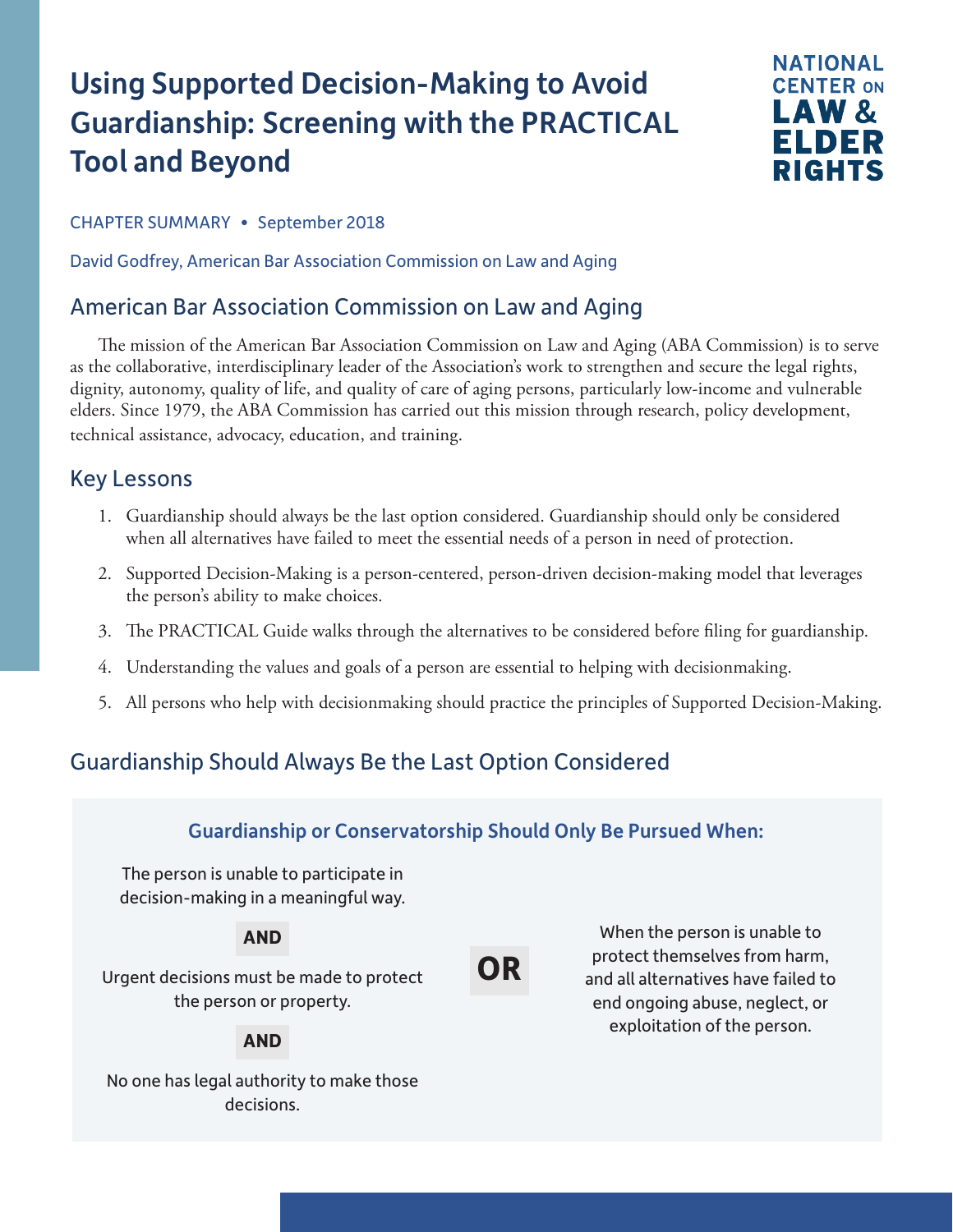#### Guardian or Conservator?

Traditionally, a guardian was responsible for the person, and a conservator was responsible for money and property. The answer is now state specific and the terms are used somewhat interchangeably. For simplicity, we will refer to all such persons as guardians.

Guardianship should not be pursued just because a person lacks the ability to participate in decisionmaking in a meaningful way. If the person's essential needs are otherwise being met, there is no need to pursue guardianship. Alternatives such as a durable power of attorney, default health care surrogate, or representative payee meet the needs of many persons. Many decisions, such as scheduling caregivers or transportation, do not require "legal authority" for action. Not all decisions that require legal authority need to be made immediately. If the decision can be delayed, there is no reason to file for guardianship now.

If the person is being abused, neglected, or exploited and all other options have failed to end the abuse, guardianship can be an essential tool. For example, if the person has named an agent in a power of attorney, and the agent is abusing or exploiting the person, and the person lacks the ability to revoke the power of attorney, an order from a guardianship court may be the only option for terminating the legal authority of the agent. It is essential that the guardian practice the principles of Supported Decision-Making to avoid the guardianship becoming abusive.

#### Supported Decision-Making

Supported Decision-Making (SDM) is a person-centered, and person-driven decision-making model. SDM assumes that every person uses support to make decisions. It assumes that every person has a fundamental right to make decisions, and all persons who can communicate can make decisions. The supporter's role is to skillfully communicate with the person, explain issues in a way the person can understand, break complex choices into simpler choices, make recommendations, ask the person to make choices, honor those choices, and assist with implementing the choices as needed.

We all practice SDM. For example, when you call a plumber, you trust the plumber will explain what is wrong in terms you can understand. You trust the plumber to offer options, to make recommendations, to ask you to make choices, and to help you implement that choice. We all practice SDM. The thing that varies is the scope of choices that people need help with based on life experiences and abilities.

### Capacity and Supported Decision-Making

Capacity is the ability to make an informed choice. An informed choice assumes that the person is able to make a choice. This means the person understands, in at least general terms, the question, the options, and the risks and benefits of the options. SDM urges supporters to break complex issues into smaller component parts that are easier to understand.

#### **CASE EXAMPLE**

Tabatha asked her mother Samantha, "are you going to sell your house and move to assisted living?" Samantha answers "no!" Frustrated, Tabatha asked her great-uncle Arthur to try to help. Arthur, skilled in SDM, asked Samantha questions to help her make an informed choice. He asked Samantha, what do you like most about your home? What do you always want to have nearby? What do you find that you don't use around your house any longer? How much housekeeping do you feel comfortable doing? Would it be good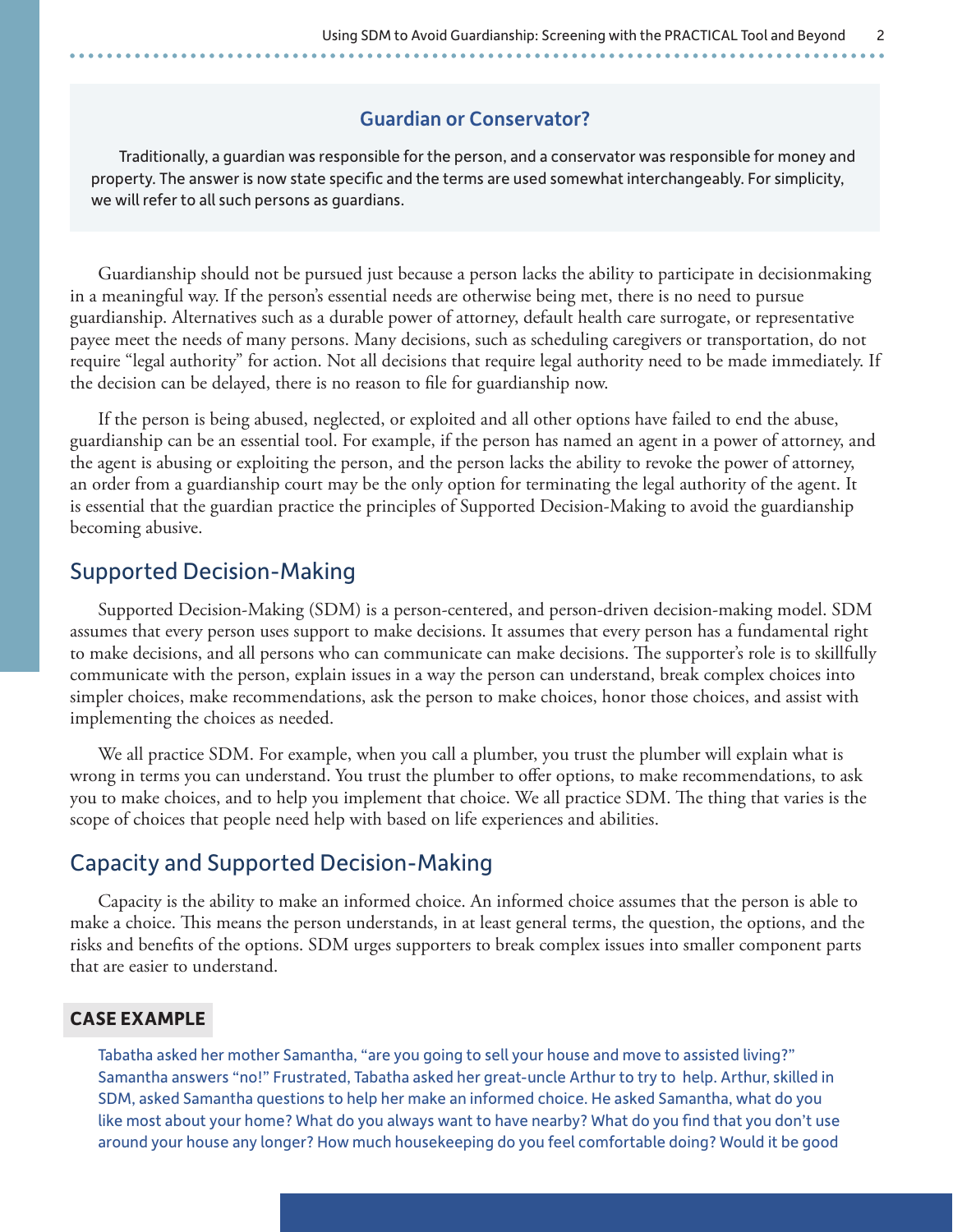to have someone clean the bathroom and vacuum the floors? Would it help you if someone was able to bring you meals when you are not feeling up to cooking? What things do you want to live near? Would you be happy with one or two bedrooms? If we could find a two-bedroom apartment and someone to help with cleaning and meals would that be better? Let's go look at this nice apartment, shall we?

Selling a home and moving is a major life-changing question. By breaking the issue down into smaller parts, it is easier for Samantha to articulate what she wants or needs, and easier for her to decide what she wants to do. Samantha may still decide she wants to stay where she is at, while at the same time, understanding other options that would make her life easier or better.

### PRACTICAL Tool

The American Bar Association Commission on Law and Aging's **PRACTICAL Tool** walks advocates through SDM-based alternatives to guardianship. It is designed to help lawyers carefully identify and implement decision-making options, and assure that if guardianship is needed, it is tailored to the needs of the person: the PRACTICAL tool was developed by an interdisciplinary group of aging and disability advocates. While the tool was field tested by lawyers, it has proven useful for other advocates.

**P** resume that guardianship is not needed. For years the assumption was that if a person needed help, the person needed a guardian without first examining less restrictive alternatives. By changing this default presumption, we start with examining what the person can do, what the person needs help with, and what kinds of help are possible to meet the needs of the person.

**R** eason asks us to clearly identify the reasons for concern. This option explores the strengths of the person and what the person needs help with in a clear checklist format covering money, health care, relationships, community living, decisionmaking, employment, and personal safety. The goal is to identify the issues that the person needs help with.

**sk** if a triggering concern may be caused by a temporary or reversible condition. We want to avoid  $\Lambda$  guardianship being a permanent solution to a temporary challenge. Illnesses, pain, medication, and mental health can all impact ability. If the underlying challenges can be treated, the person can regain the ability to be self-sufficient. Stereotypes and cultural assumptions can overshadow personal choices, and should be carefully avoided.

**C** ommunity can help determine if concerns can be addressed by connecting the person with family or community resources and making accommodations. Community programs such as in-home care, day programs, and Meals on Wheels can be used to fill many gaps. Family and friends often help with medications and at home health care, transportation, and communications. Assistive technologies and modifications to the home expand the ability to live independently. A supervised or supportive living environment helps many people retain additional independence.

**T** eam. Always start by asking the person who they turn to for help, and who they trust to help them. **L** Many times, the person already has a support team in place, or the core of one.

 **I dentify** the persons' abilities. What decisions can the person make? Are decisions consistent across time? Does the person understand the consequences of decisions? Help should focus on supporting abilities and filling gaps with additional supports as needed.

**C** hallenges. It is important to look at challenges to the supports and services that are considered. Are the supports available and accessible to the person? Will the people wanting to help be available and reliable? Are all family members on board and willing to cooperate or collaborate?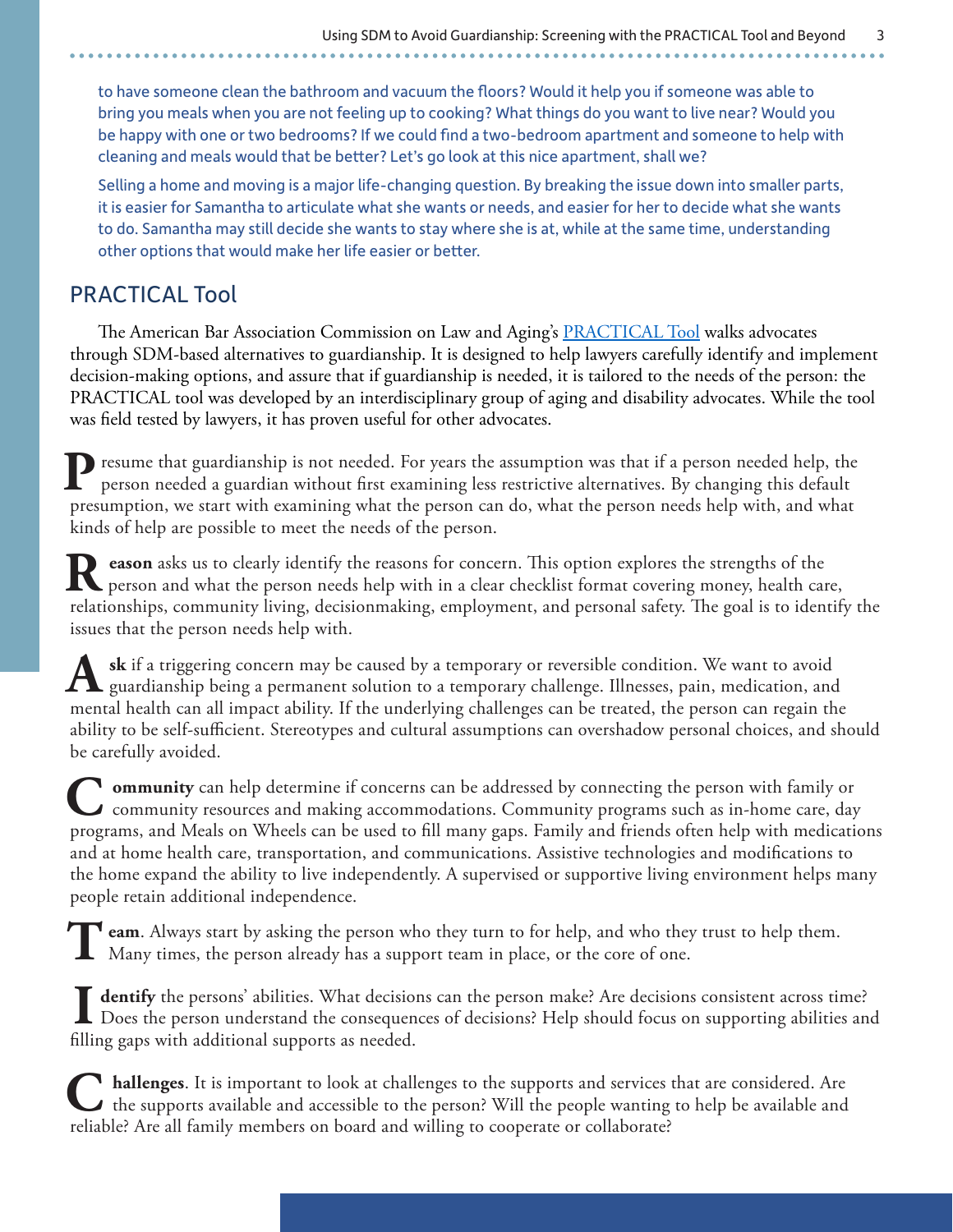**ppoint** and legally empower agents to help carry out the choices of the person. Supporters without legal authority will sooner or later find that they cannot implement the wishes of the person. The person must have capacity to appoint legally empowered agents.

**I** imit any guardianship petition and order to only what is needed. If it becomes necessary to seek appointment of guardian or conservator, ask the Court to limit the order to what the person needs help with, leaving as many rights intact as possible. Ask guardians to practice the person-centered and person-driven principles of Supported Decision-Making by always informing the person, offering options, recommendations, and asking the person for a preference.

#### **CASE EXAMPLE**

A new caseworker visited an 87-year-old man named Charlie in a rural, mountainous area. Charlie lived alone in a two-room house at the end of a one-lane dirt road that hadn't been painted in 50 years. The house didn't have electricity or running water. Charlie had a big garden and staples, but, in the eyes of the caseworker, little "food" in the house. When she asked Charlie about it he said, "I'm fine, I could really use some firewood; it is hard for me to split wood anymore." She reported to her supervisor that Charlie needed a guardian. The supervisor accompanied the case worker on a home visit the next day. She talked with Charlie and found that he had lived alone in that house for nearly 40 years. He had never lived in a home with running water or electricity. He grew a big garden, hunted, and his nephews delivered staples such as flour and salt. He liked living this way. He just needed help with splitting wood.

The risks and areas Charlie needed help with were firewood, monitoring his health, assuring he was checked on a little more often, and a steady water supply. Arrangements were made for firewood and bottled water to be delivered. Charlie agreed to a visiting nurse stopping by a couple of times a month. The nephew arranged to check in every couple of days, and Charlie lived out his days in the house at the end of the one lane dirt road.

# SDM Beyond The PRACTICAL Tool

The decision-making model of SDM empowers a person to play an active role in decisionmaking. When SDM is used for a person with dementia, the person should remain actively involved in making choices that impact their life for as long as possible. The progressive nature of dementia results in a decline in the person's ability to understand, make choices, or express preferences. This challenges one of the basic principles of SDM, that all people have the right and ability to make choices. As dementia progresses, the person will need greater levels of support and will make fewer choices, and the supporter, surrogates, and agents will make more choices. As this happens, we want to make choices based on the values of the person.

Values are strongly held personal beliefs. Values are slow to change, and guide the choices that we make in our daily lives. A person's values are a great predictor of the choices the person will make. In SDM, understanding the values of the person will help the supporter or agent explain questions and options to the person. Offering options that reflect the values of the person will ease the decision-making process.

If we begin practicing SDM early in the life of a person with dementia, we can learn the person's values by understanding the choices that they make. By understanding the person's values, we can make better decisions when it becomes necessary to do so.